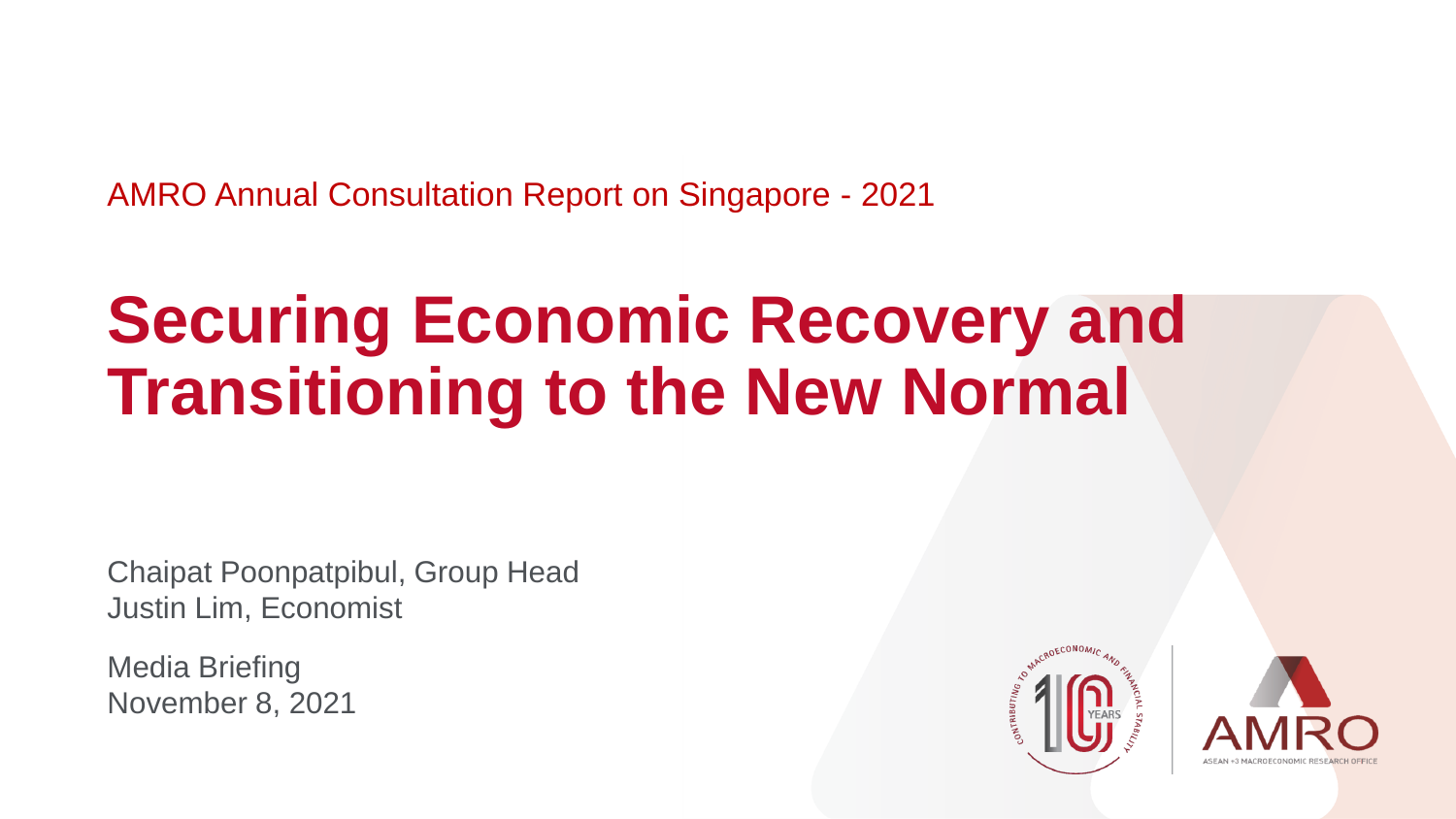#### **Singapore's economy is expected to recover strongly in 2021 and 2022**



Sources: Singapore Department of Statistics, AMRO staff estimates and projections.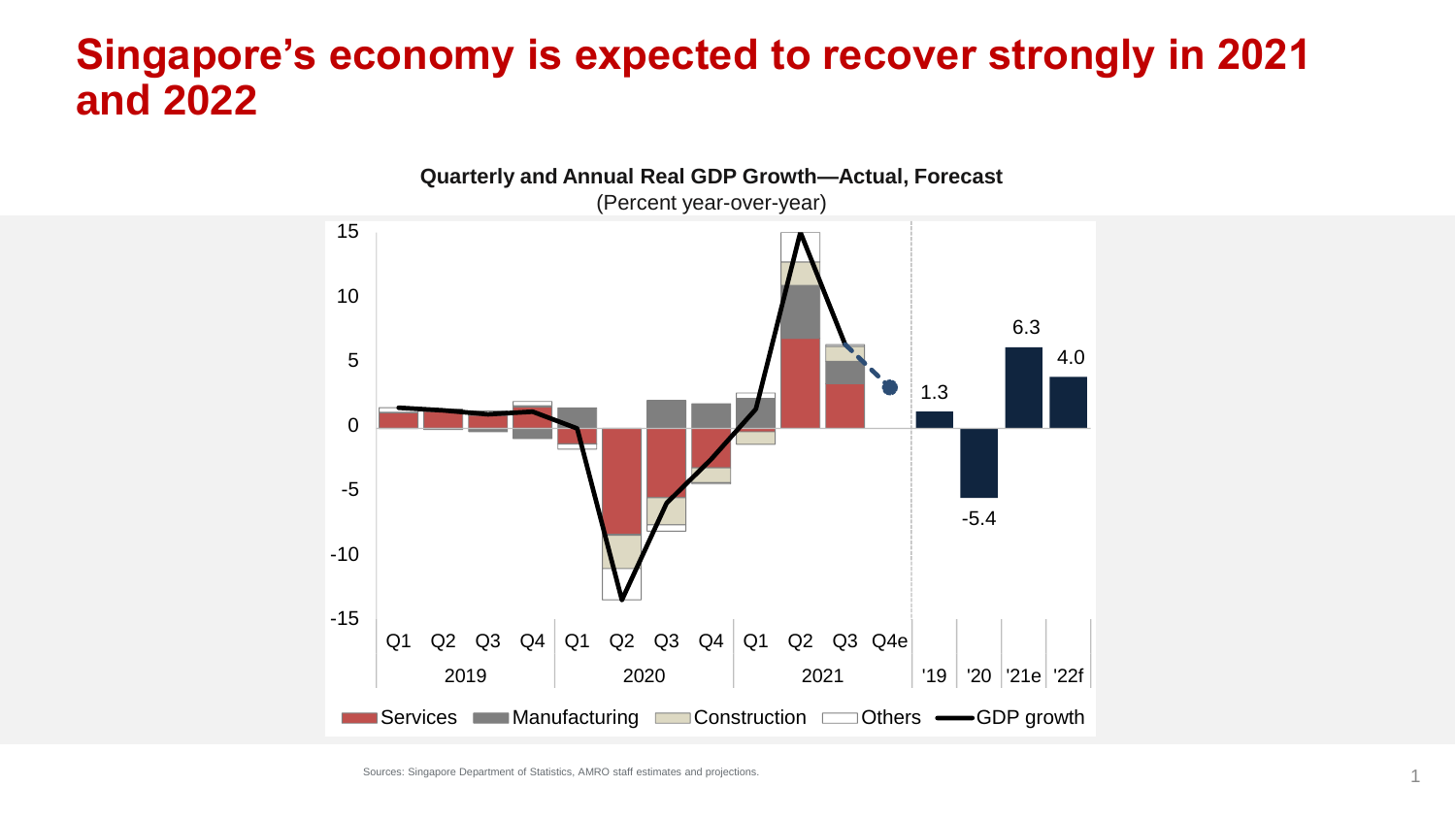# **Unprecedented fiscal support has mitigated the pandemic's impact**

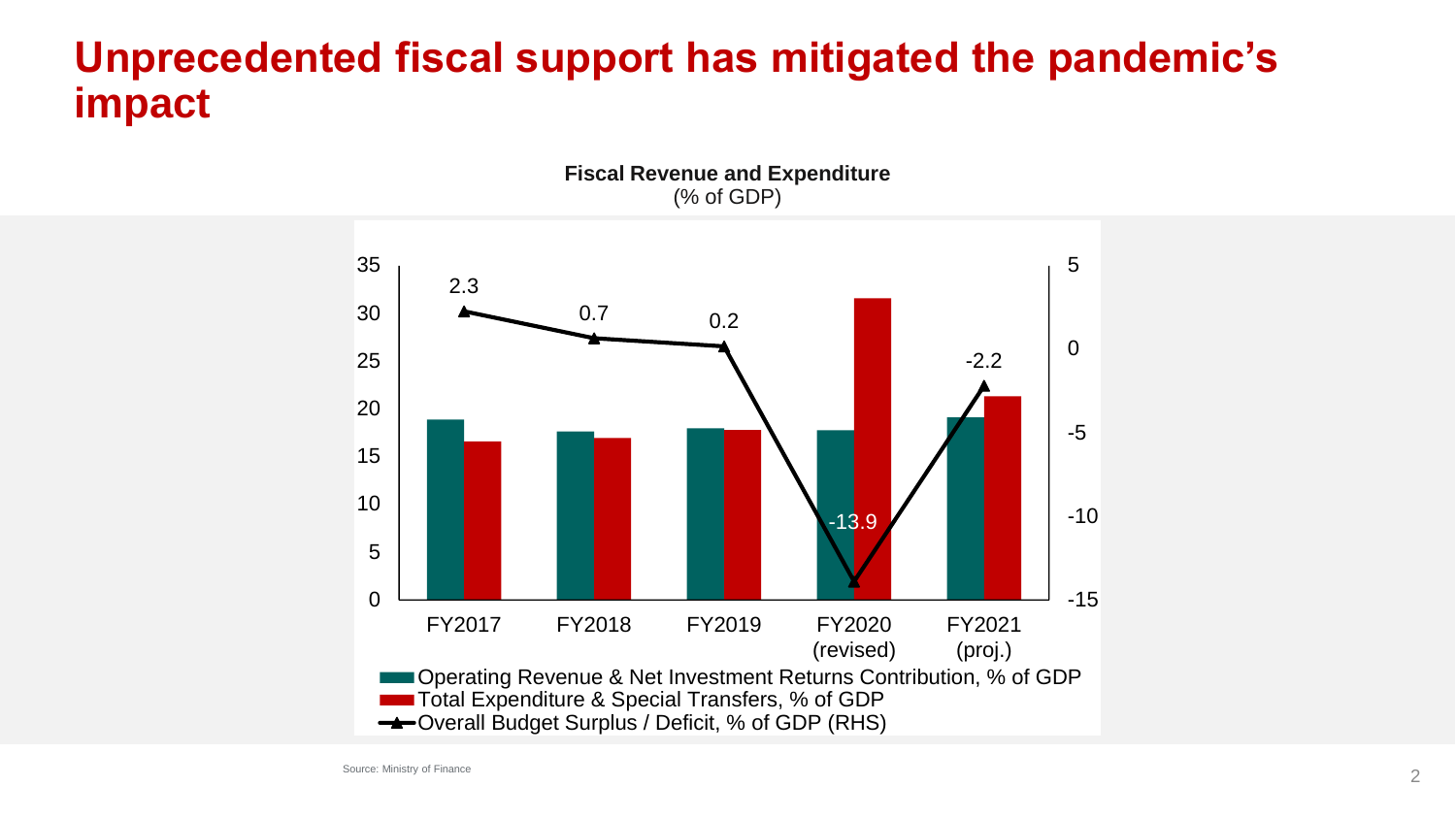# **The labor market continues to improve but is uneven**

**Change in Employment** (Thousand Persons)

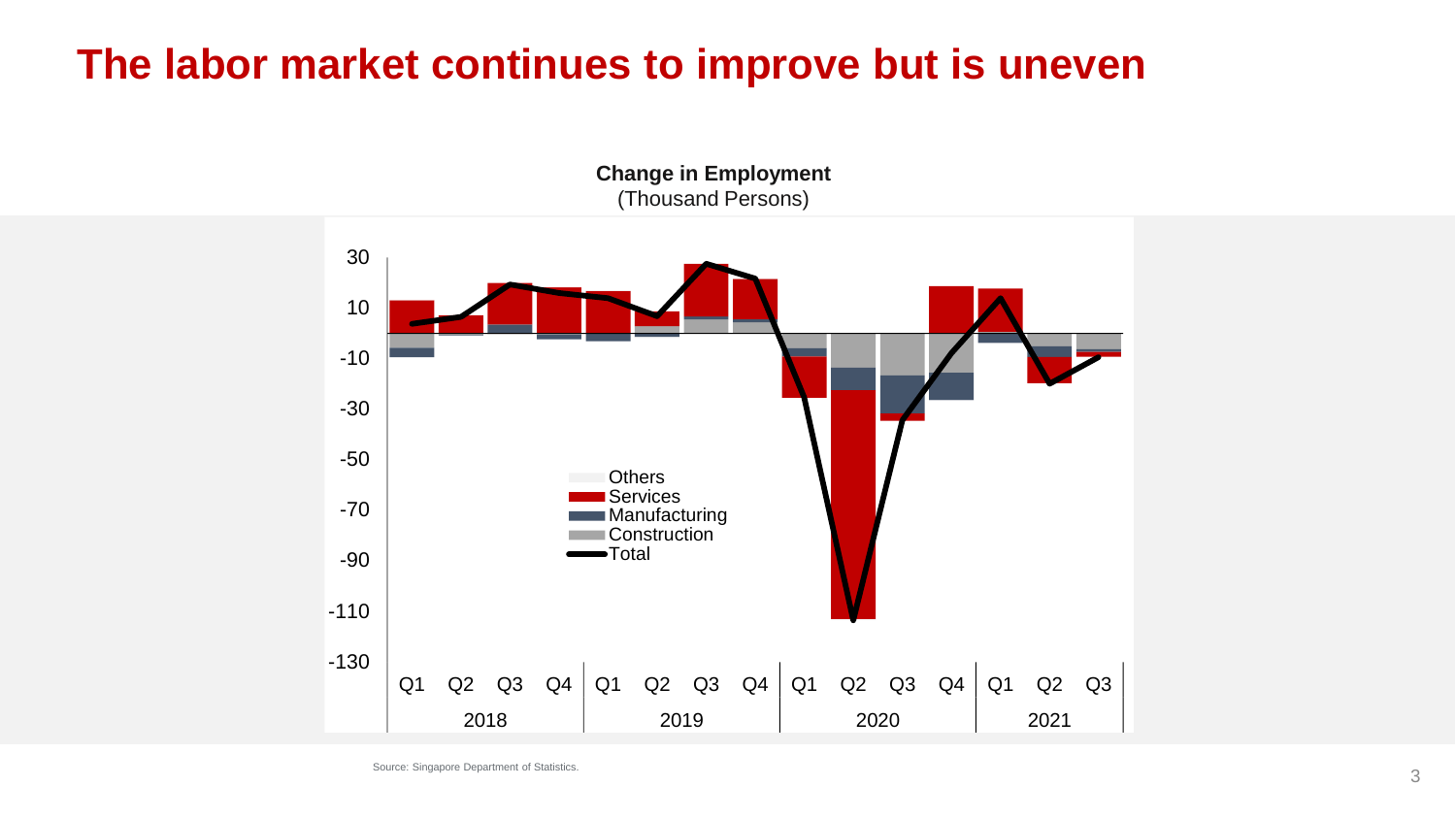# **The financial sector has remained resilient**



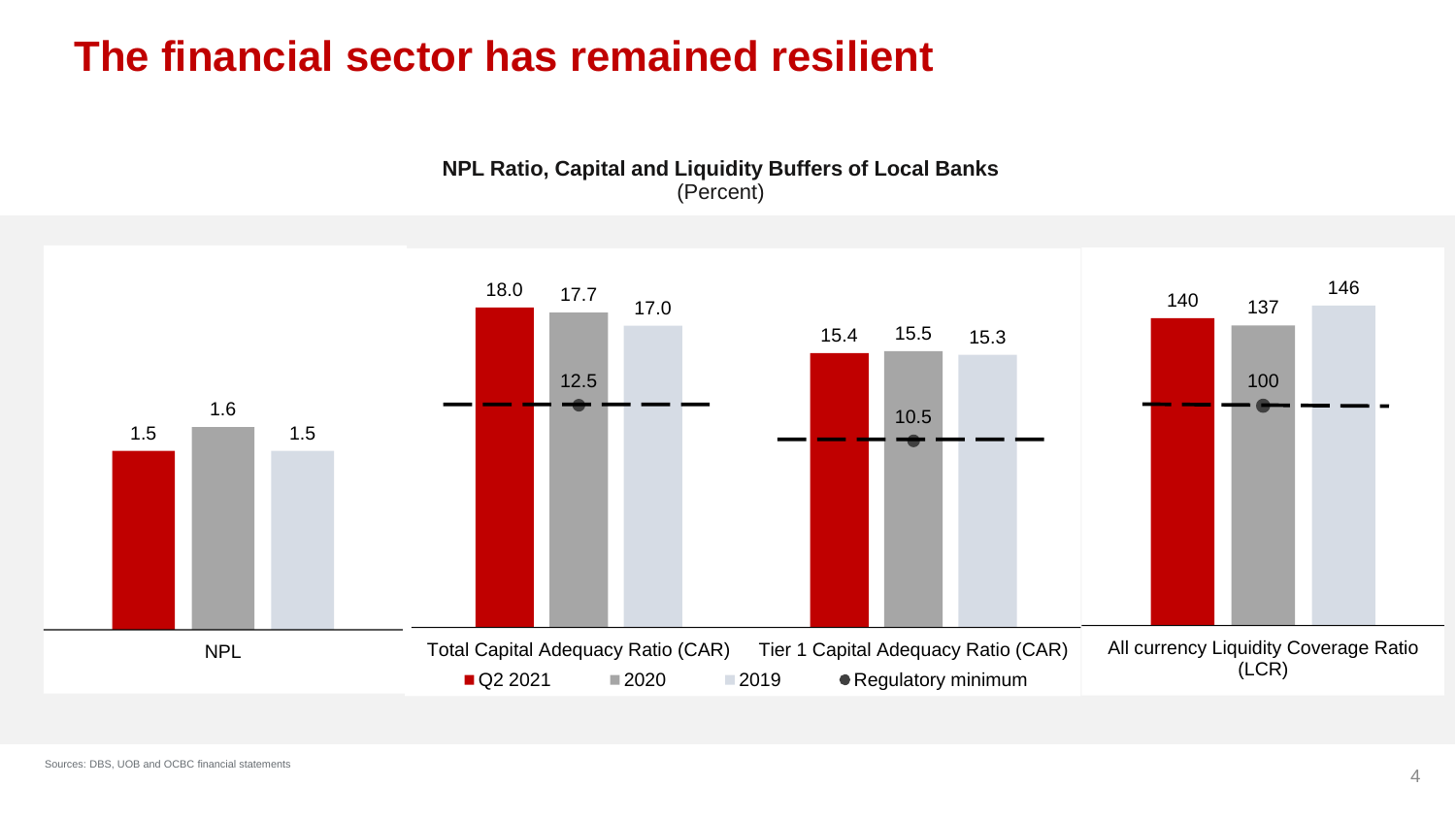# **A sharp resurgence of COVID-19 infections is the main risk**

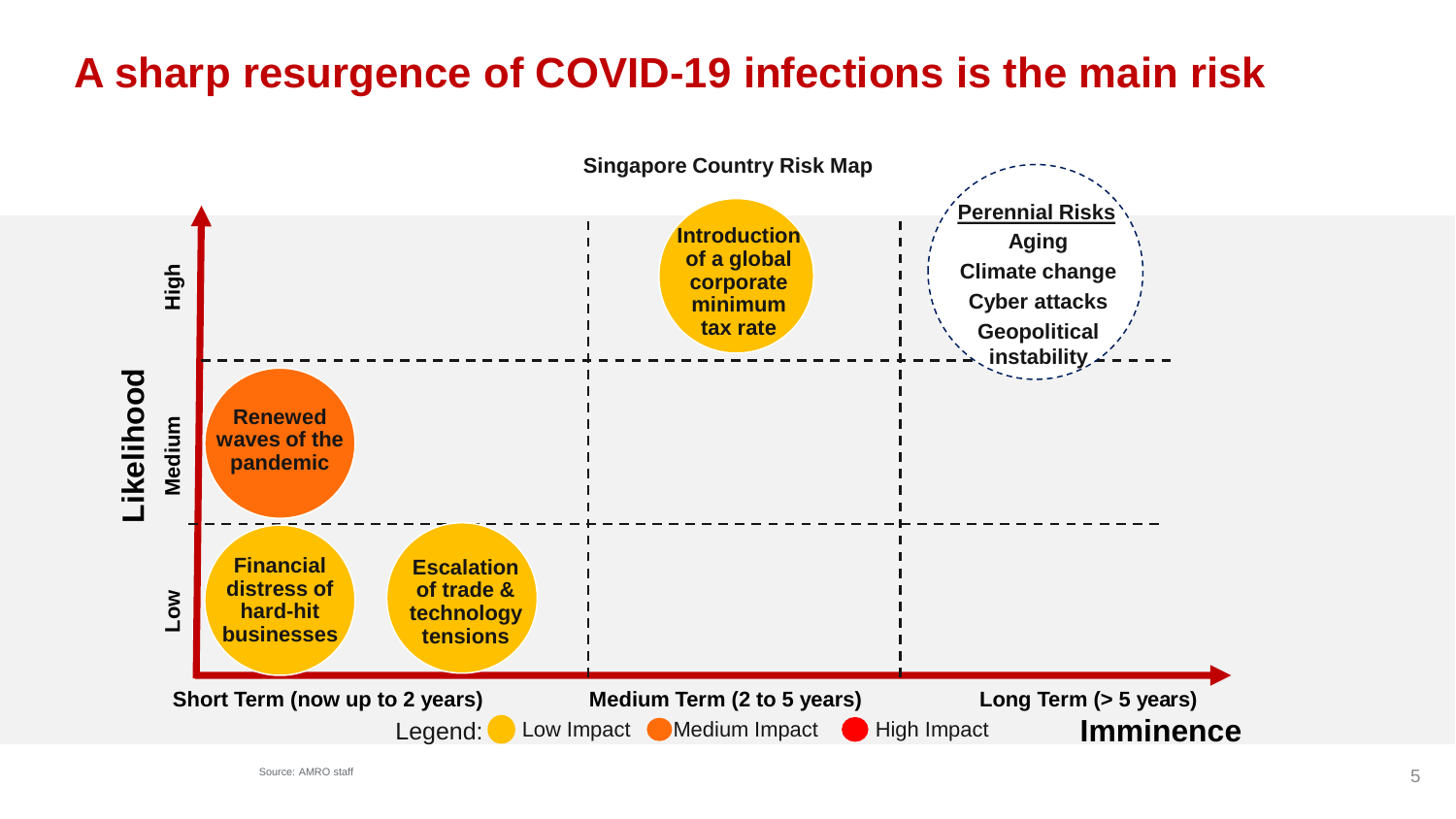# **The pandemic has accelerated long-term structural shifts**

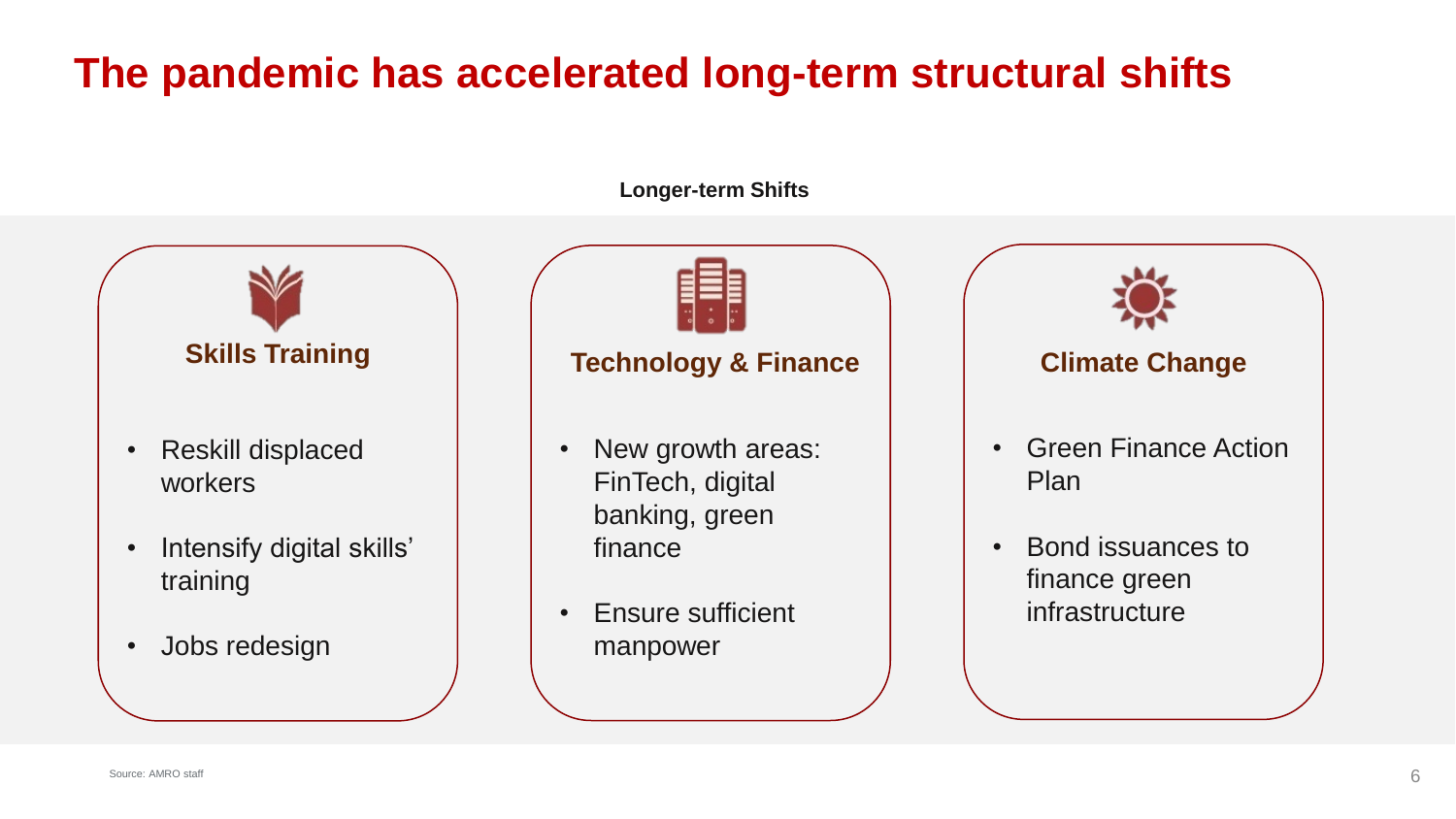# **Summary**

- Singapore's economy is expected to recover strongly in 2021 and growth will likely continue to be firm in 2022, underpinned by the recovery in domestic economic activities and robust exports.
- The very large and timely fiscal support has largely mitigated the pandemic's impact on the economy.
- Singapore's financial sector has remained resilient. The credit support, debt relief, and bank regulatory forbearances have prevented a sharp increase in defaults and safeguarded financial stability.
- Targeted fiscal support for the affected businesses and workers may need to be extended further as the risk of a sharp resurgence of COVID-19 infections remains elevated.
- Beyond the pandemic, the accelerated shifts on many fronts present significant opportunities as well as challenges for Singapore.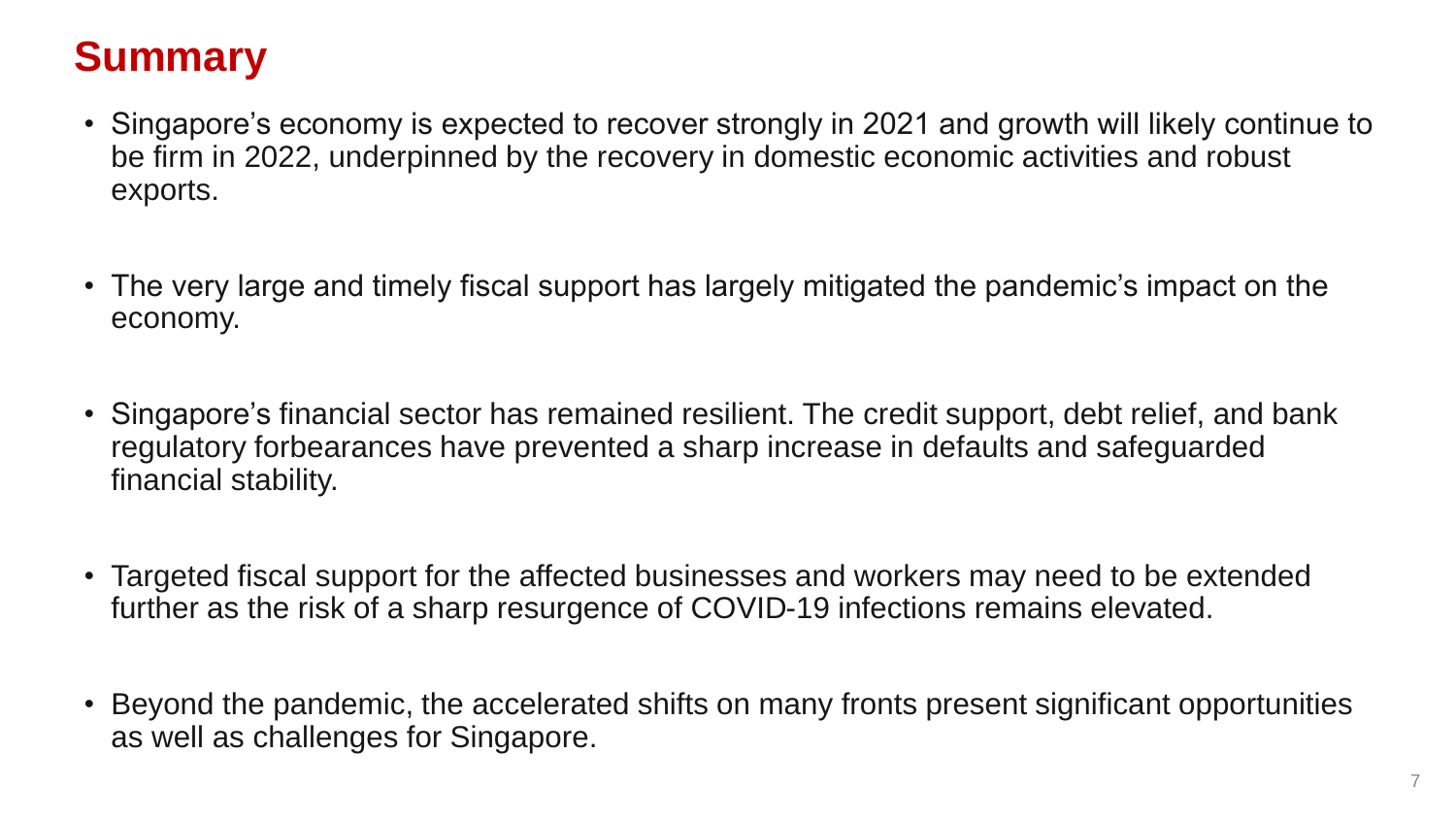# **Thank you**





#### *Contact Us*

**Add**: 10 Shenton Way, #15-08/9, Singapore 079117 **Tel**: +65 6323 9844 **Website**: www.amro-asia.org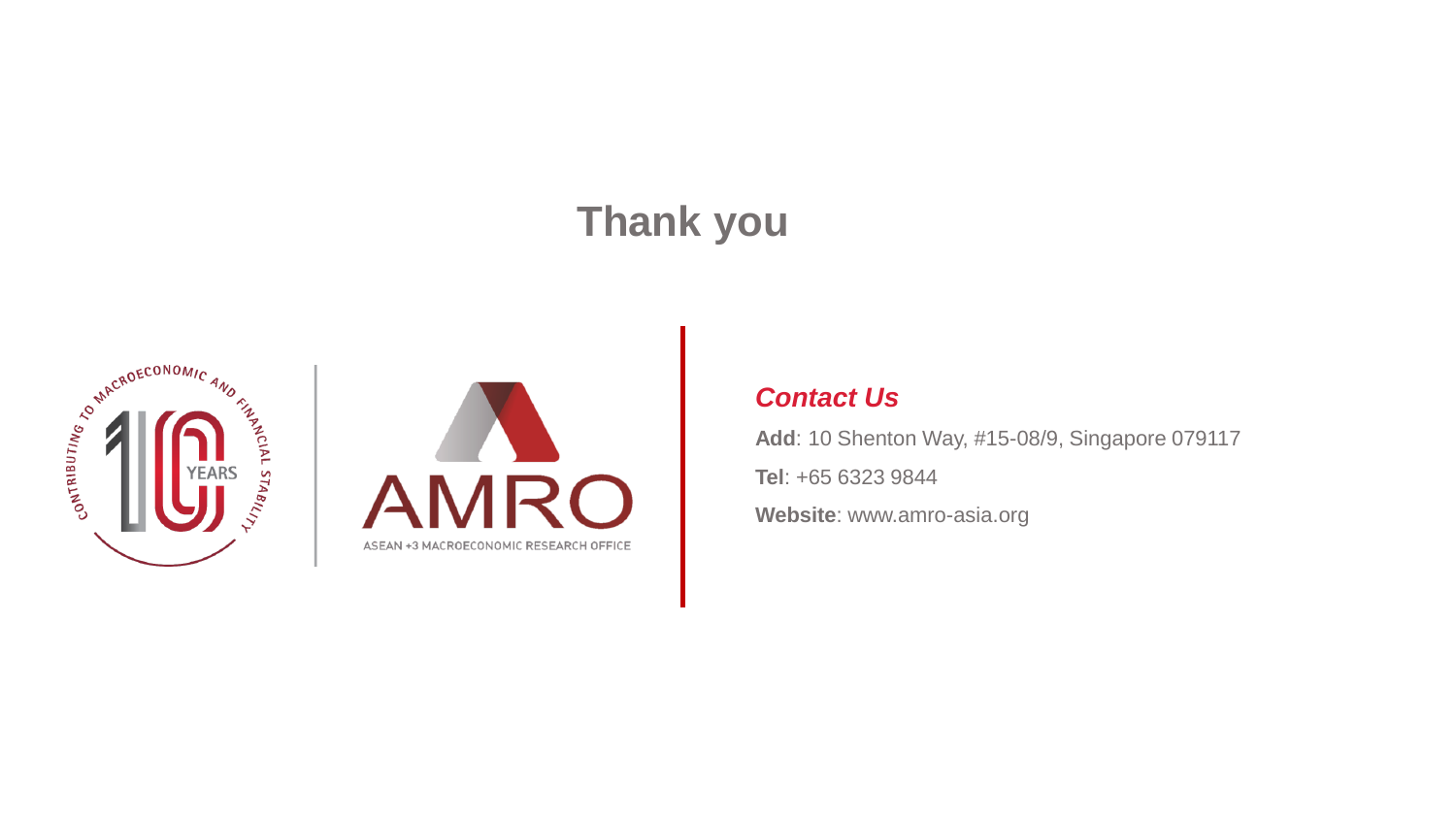#### **Selected Issues**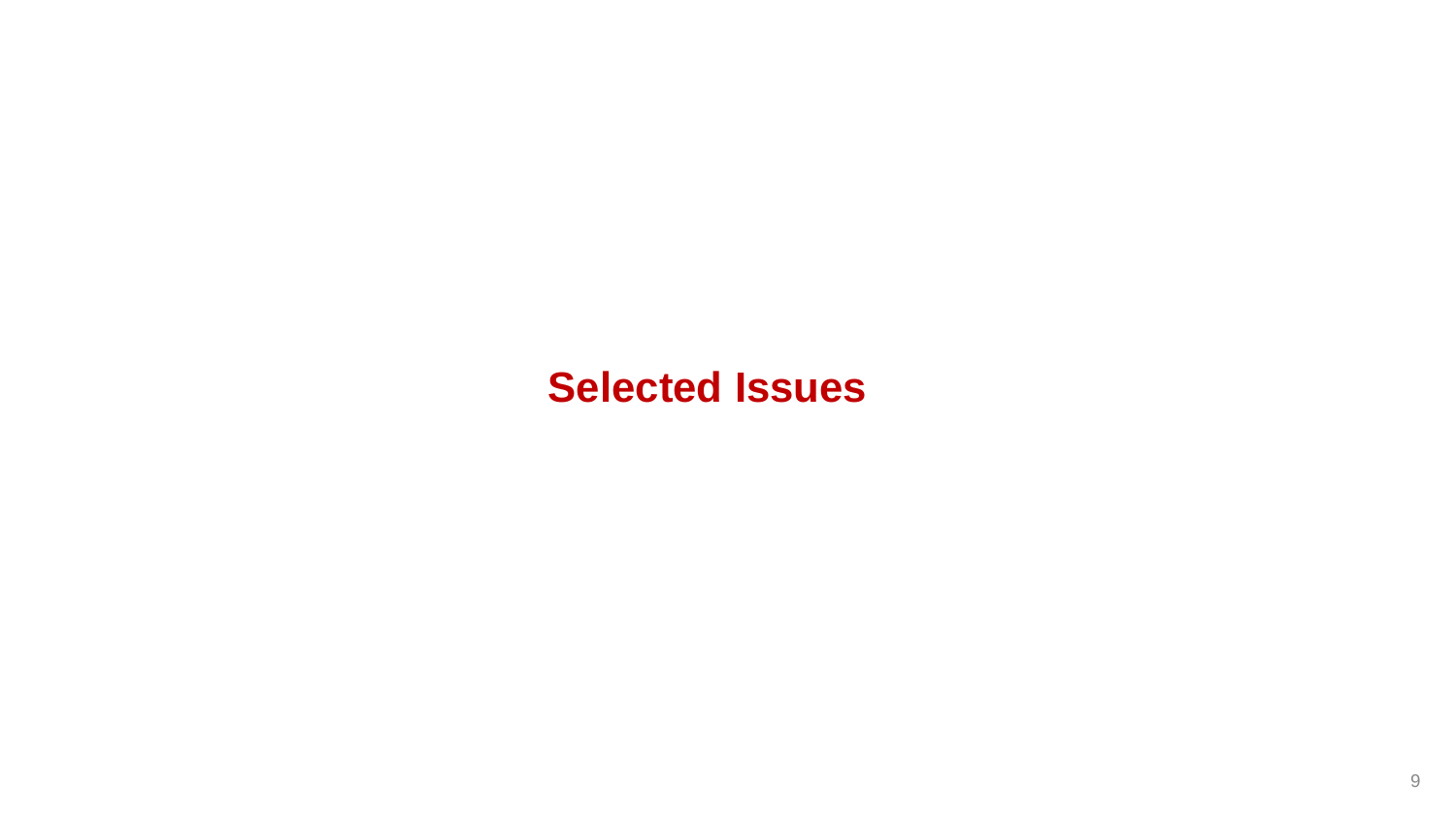# **Selected Issue 1: Fiscal support was not only sizable but have also accounted for the nature of health crisis and lessons learnt**

**ASEAN+3: Economic Stimuli**

(Percent of GDP) **Comparison of Fiscal Packages Across Crisis Periods** 



Sources: National authorities via Haver Analytics; AMRO staff estimates

Note: From February 1, 2020 to September 30, 2021. Based on governments' announced stimulus packages across regional economies. The non-budget financing component corresponds to the fraction of governments' announced economic relief/stimulus packages financed by nonbudget resources, for example, funding from public funds, public financial institutions or entities, or fiscal reserves.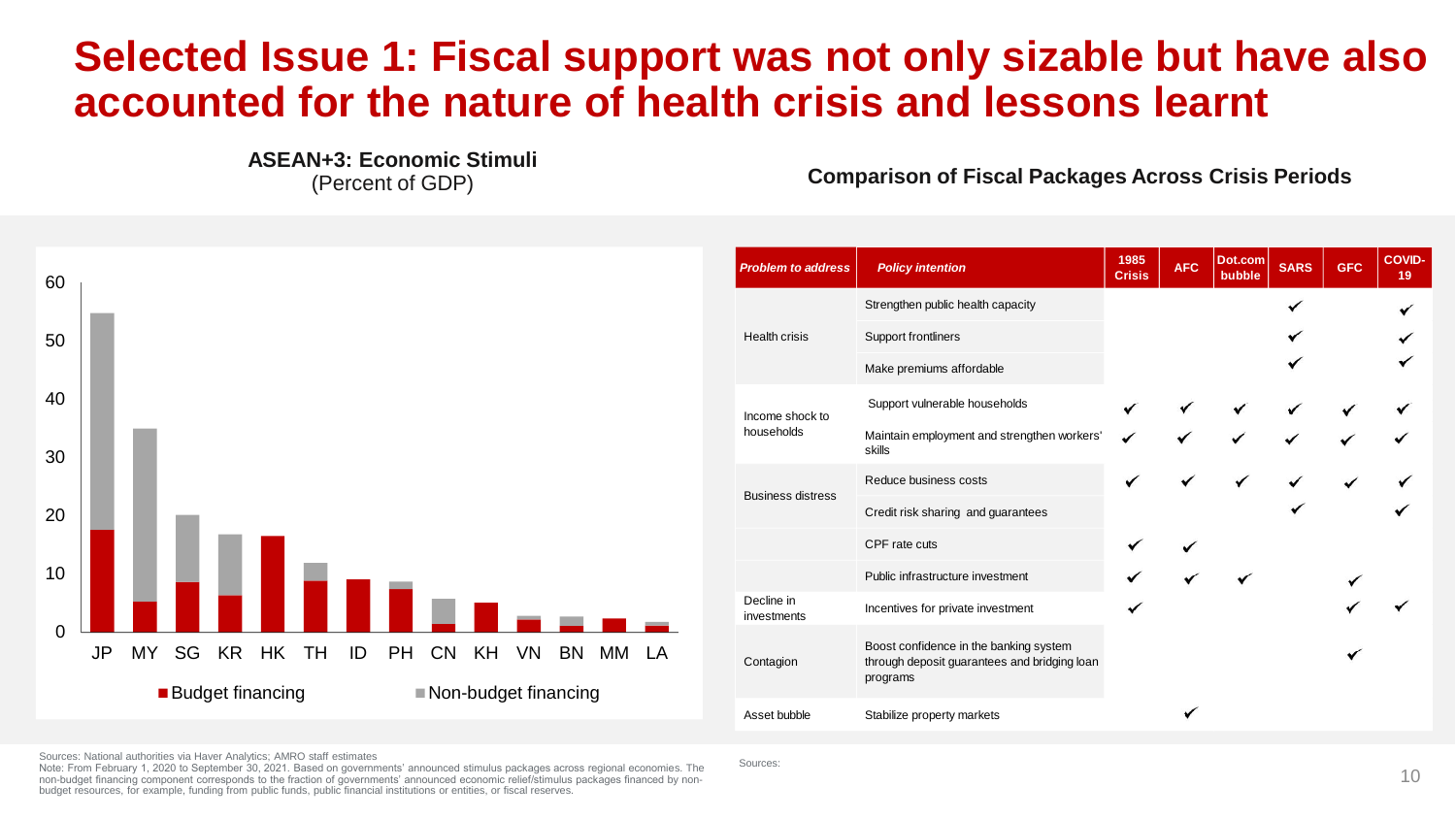#### **Selected Issue 2: Workers face significant challenges in the new normal**



**Training Participation Rate of Employed Residents by Occupation**  (%)